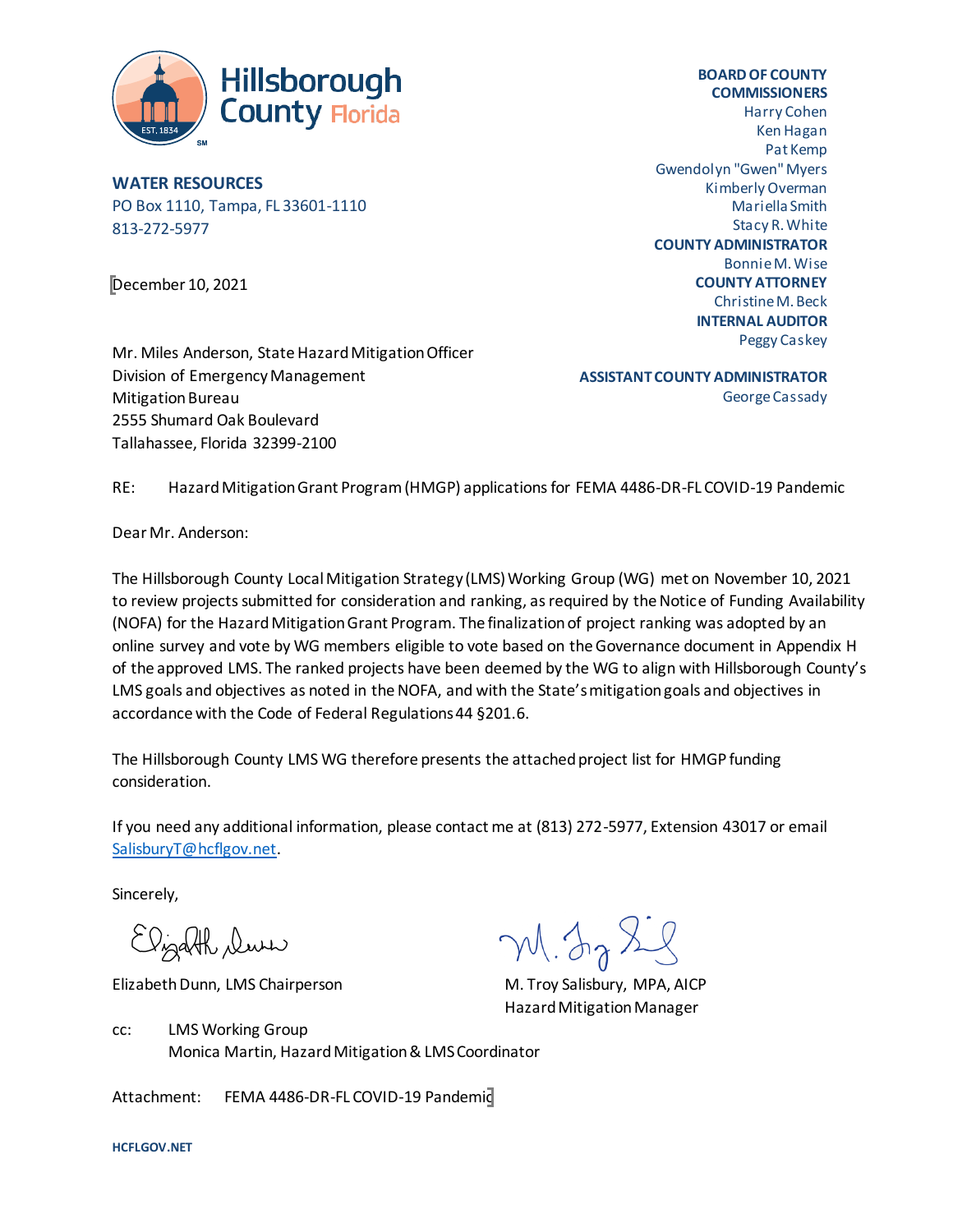| FEMA 4486-DR-FL COVID-19 Pandemic |                                                                  |                                                |                               |                                               |                                          |  |  |  |  |
|-----------------------------------|------------------------------------------------------------------|------------------------------------------------|-------------------------------|-----------------------------------------------|------------------------------------------|--|--|--|--|
| <b>Funding</b><br><b>Priority</b> | <b>Project Name or</b><br><b>Description</b>                     | <b>Applicant</b>                               | Goal/Objective<br>Implemented | <b>Estimated Total</b><br><b>Project Cost</b> | <b>Estimated</b><br><b>Federal Share</b> |  |  |  |  |
| 1                                 | Fire Station #1/EOC -<br>Retrofit/Hardening                      | City of Temple Terrace                         | 2.2                           | \$265,000.00                                  | \$198,750.00                             |  |  |  |  |
| $\overline{2}$                    | Fire Rescue Station #13 -<br>Retrofit/Hardening                  | City of Tampa                                  | 2.2                           | \$825,000.00                                  | \$618,750.00                             |  |  |  |  |
| 3                                 | <b>McLane - Critical Facility</b><br>Generation/Generator        | <b>Hillsborough County</b><br>(Unincorporated) | 2.1                           | \$700,000.00                                  | \$525,000.00                             |  |  |  |  |
| 4                                 | Fire Rescue Station #3 -<br>Retrofit/Hardening                   | City of Tampa                                  | 2.2                           | \$675,000.00                                  | \$506,250.00                             |  |  |  |  |
| 5                                 | Tomlin - Critical Facility<br>Generation/Generator               | Hillsborough County<br>(Unincorporated)        | 2.1                           | \$72,500.00                                   | \$54,375.00                              |  |  |  |  |
| 6                                 | Fire Station #2 -<br>Retrofit/Hardening                          | City of Temple Terrace                         | 2.2                           | \$225,000.00                                  | \$168,750.00                             |  |  |  |  |
| $\overline{7}$                    | Fire Rescue Station #16 -<br>Retrofit/Hardening                  | City of Tampa                                  | 2.2                           | \$675,000.00                                  | \$506,250.00                             |  |  |  |  |
| 8                                 | Pizzo - Critical Facility<br>Generation/Generator                | Hillsborough County<br>(Unincorporated)        | 2.1                           | \$250,000.00                                  | \$187,500.00                             |  |  |  |  |
| 9                                 | Fire Rescue Station #18 -<br>Retrofit/Hardening                  | City of Tampa                                  | 2.2                           | \$650,000.00                                  | \$487,500.00                             |  |  |  |  |
| 10                                | Casey Road - Stormwater<br>Management/Flood Mitigation           | Hillsborough County<br>(Unincorporated)        | 2.1                           | \$322,208.56                                  | \$241,656.42                             |  |  |  |  |
| 11                                | Fire Rescue Station #12 -<br>Retrofit/Hardening                  | City of Tampa                                  | 2.2                           | \$675,000.00                                  | \$506,250.00                             |  |  |  |  |
| 12                                | Valrico - Critical Facility<br>Generation/Generator              | Hillsborough County<br>(Unincorporated)        | 2.1                           | \$250,000.00                                  | \$187,500.00                             |  |  |  |  |
| 13                                | Lindawoods Street -<br>Stormwater<br>Management/Flood Mitigation | Hillsborough County<br>(Unincorporated)        | 2.1                           | \$528,000.00                                  | \$396,000.00                             |  |  |  |  |
| 14                                | Turkey Creek - Critical Facility<br>Generation/Generator         | Hillsborough County<br>(Unincorporated)        | 2.1                           | \$72,500.00                                   | \$54,375.00                              |  |  |  |  |
| 15                                | Pride - Critical Facility<br>Generation/Generator                | Hillsborough County<br>(Unincorporated)        | 2.1                           | \$30,000.00                                   | \$22,500.00                              |  |  |  |  |
| 16                                | Fire Station #14 - North<br>Hillsborough -<br>Retrofit/Hardening | Hillsborough County<br>(Unincorporated)        | 2.2                           | \$58,000.00                                   | \$43,500.00                              |  |  |  |  |
| 17                                | Fire Station #23 - Dover -<br>Retrofit/Hardening                 | <b>Hillsborough County</b><br>(Unincorporated) | 2.2                           | \$58,000.00                                   | \$43,500.00                              |  |  |  |  |
| 18                                | Fire Station #17 - Riverview -<br>Retrofit/Hardening             | <b>Hillsborough County</b><br>(Unincorporated) | $2.2\,$                       | \$87,000.00                                   | \$65,250.00                              |  |  |  |  |
| 19                                | Fire Station #12 - Gibsonton -<br>Retrofit/Hardening             | Hillsborough County<br>(Unincorporated)        | 2.2                           | \$58,000.00                                   | \$43,500.00                              |  |  |  |  |
| 20                                | Fire Station #1 - Progress<br>Village - Retrofit/Hardening       | Hillsborough County<br>(Unincorporated)        | 2.2                           | \$58,000.00                                   | \$43,500.00                              |  |  |  |  |